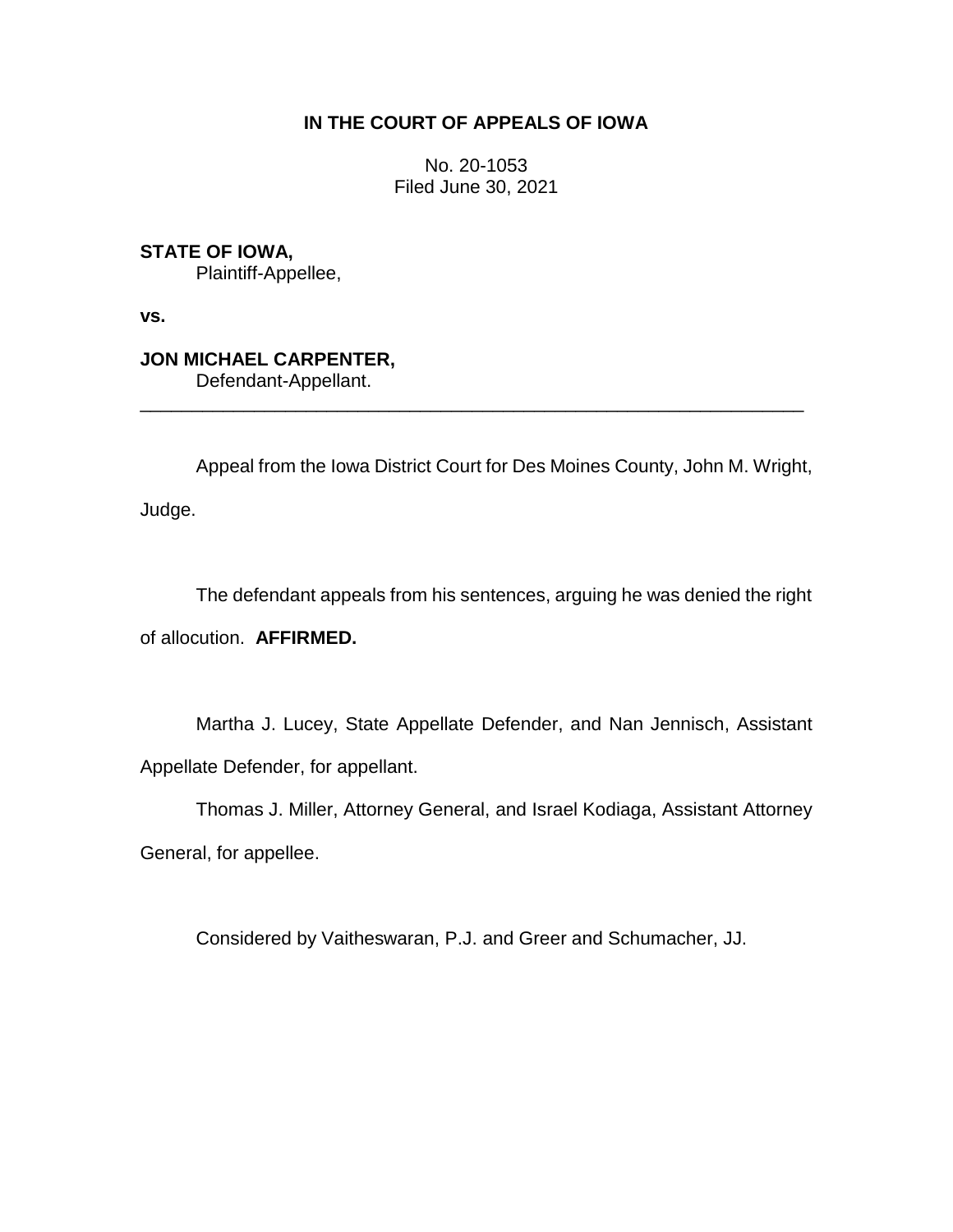# **GREER, Judge.**

Jon Carpenter pled guilty to possession of a controlled substance with intent to deliver (methamphetamine) in violation of Iowa Code section 124.401(1)(c)(6) (2019) and failure to affix a tax stamp in violation of sections 453B.1(3)(a) and 453B.3. On appeal, Carpenter claims that despite declining to speak when the court initially inquired whether his wished to, he was denied the right to "meaningful allocution" before his sentence was pronounced because he was denied the opportunity to explain the information in his presentence investigation (PSI) report later on in the proceeding.

# **I. Facts and Earlier Proceedings.**

In 2019, Carpenter was charged with several drug-related crimes and he later pled guilty to possession of a controlled substance with intent to deliver (methamphetamine) and failure to affix a tax stamp. At sentencing, the court rejected the parties' joint recommendations. Citing Carpenter's extensive criminal history, as well as his prior failure to comply with pretrial supervision, the court sentenced him to a term of imprisonment not to exceed ten years on the possession charge and a term not to exceed five years on the tax-stamp charge. He was ordered to serve the sentences concurrently with each other.

Prior to pronouncing the sentence, the court asked Carpenter if he wished to say anything, Carpenter responded that he did not. Later in the proceeding Carpenter was given further opportunity to explain some of the violations listed in the PSI report. Despite these allocution opportunities, Carpenter appeals the sentencing.

2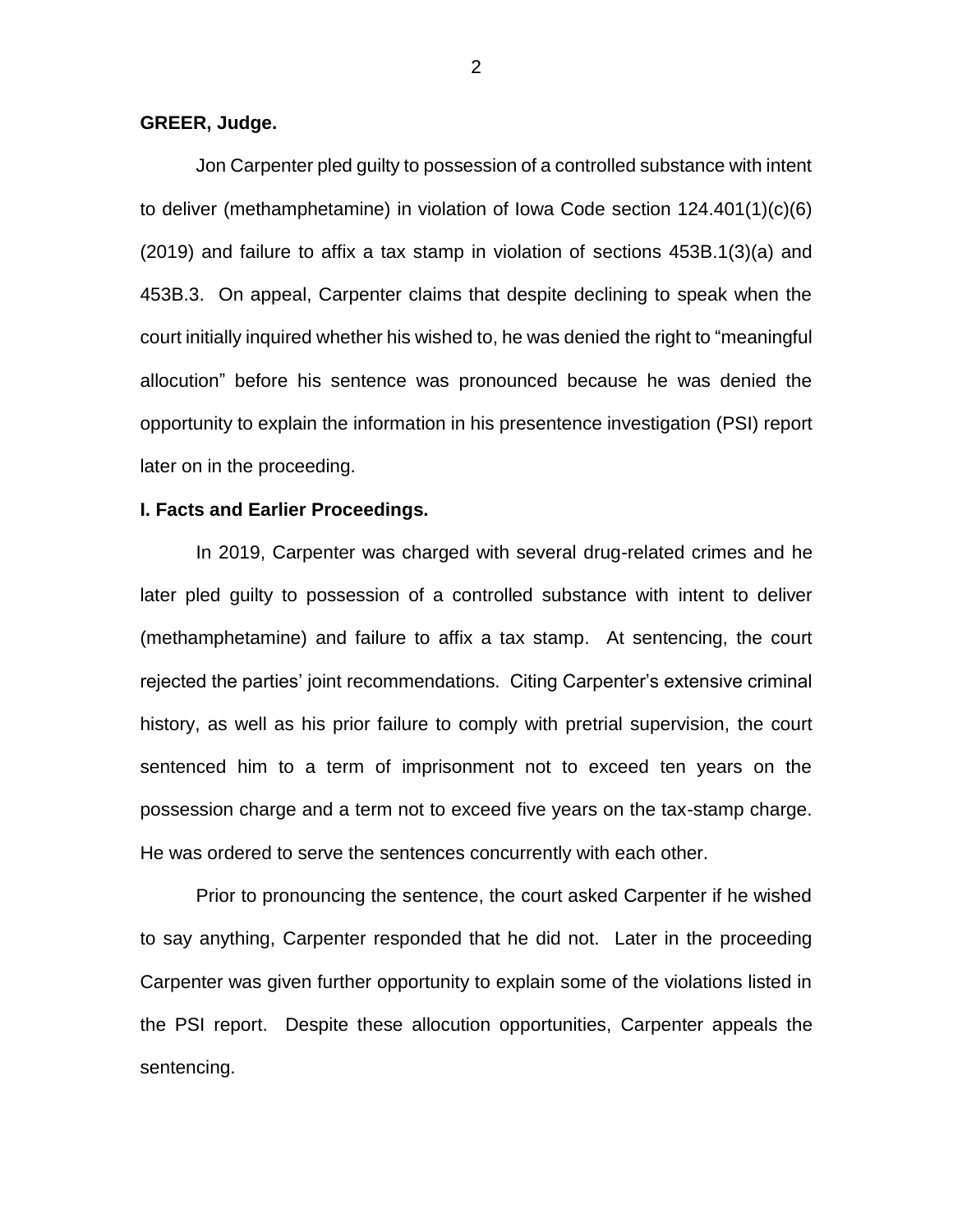## **II. Standard of Review and Error Preservation.**

The Iowa Rules of Criminal Procedure allow for the correction of an illegal sentence at any time. Iowa R. Crim. P. 2.24(5)(a). Sentencing errors "may be challenged on direct appeal even in the absence of an objection in the district court." *State v. Lathrop*, 781 N.W.2d 288, 293 (Iowa 2010). Sentencing decisions are reviewed for the correction of errors at law. Iowa R. App. P. 6.907. We review the court's decision for abuse of discretion. *State v. Thomas*, 547 N.W.2d 223, 225 (Iowa 1996). "An abuse of discretion is found when the court exercises its discretion on grounds clearly untenable or to an extent clearly unreasonable." *State v. Evans*, 672 N.W.2d 328, 331 (Iowa 2003).

### **III. Analysis.**

Where, as here, the defendant pled guilty to crimes other than class "A" felonies and disposition was entered on or after July 1, 2019, the right to appeal is limited to those instances when the defendant establishes "good cause." *See* Iowa Code  $\S$  814.6(1)(a)(3) (Supp. 2019). Good cause is established "when the defendant challenges his or her sentence rather than the guilty plea." *State v. Damme*, 944 N.W.2d 98, 104 (Iowa 2020). "We readily distinguish appeals challenging the guilty plea itself from appeals challenging the sentence imposed after the plea is accepted." *Id.* at 105 (footnote omitted). The State does not dispute that Carpenter has satisfied the good-cause requirement. So, we consider the merits of Carpenter's appeal.

A defendant's right to allocution is codified in Iowa Rules of Criminal Procedure 2.23(3)(a) and 2.23(d). *See also State v. Nosa*, 738 N.W.2d 658, 660 (Iowa Ct. App. 2007). The defendant must "be asked whether the defendant has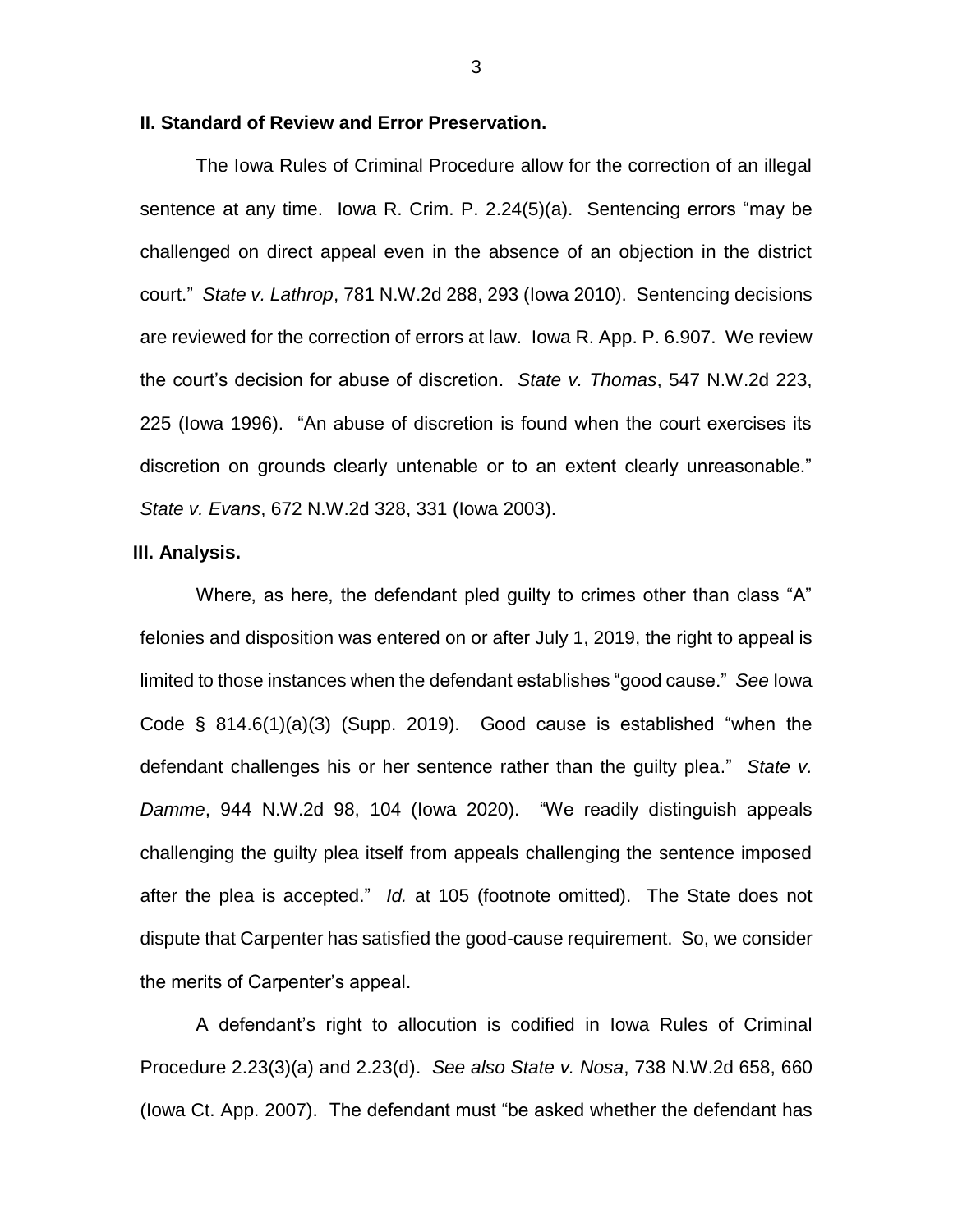any legal cause to show why judgment should not be pronounced against the defendant." Iowa R. Crim. P. 2.23(3)(a). And "counsel for the defendant, and the defendant personally, shall be allowed to address the court where either wishes to make a statement in mitigation of punishment." Iowa R. Crim. P. 2.23(3)(d). The court need not recite any magic words; substantial compliance with the rule is sufficient. *State v. Duckworth*, 597 N.W.2d 799, 801 (Iowa 1999).

At the sentencing hearing, Carpenter's attorney spoke to some of Carpenter's mitigating factors. Then the following colloquy occurred between the court and Carpenter:

THE COURT: Mr. Carpenter, is there anything you wish to say before sentence is imposed? CARPENTER: No—nothing, no, sir. THE COURT: I couldn't understand you. CARPENTER: I said no, sir.

Later on in the hearing, as the court discussed its reasons for the imposed sentences, Carpenter interrupted and asked to explain.

THE COURT: . . . I take into consideration you do have your GED, but it appears from the [PSI] report that you did poorly on pretrial supervision. That pretrial supervision report says you failed to report.

> CARPENTER: Can I explain? THE COURT: Well, it seems— CARPENTER: I was sick. THE COURT: Just a minute. CARPENTER: Okay.

THE COURT: It seems that you had your opportunity to say anything you want to the court, but because I specifically called out the poor . . . pretrial supervision aspect of this, I'll give you an opportunity to address that. Go ahead.

Further, the court also allowed Carpenter an opportunity to explain why he

had not yet obtained a driver's license so he could begin working. The court then

returned to giving reasons on the record for the sentences, including that